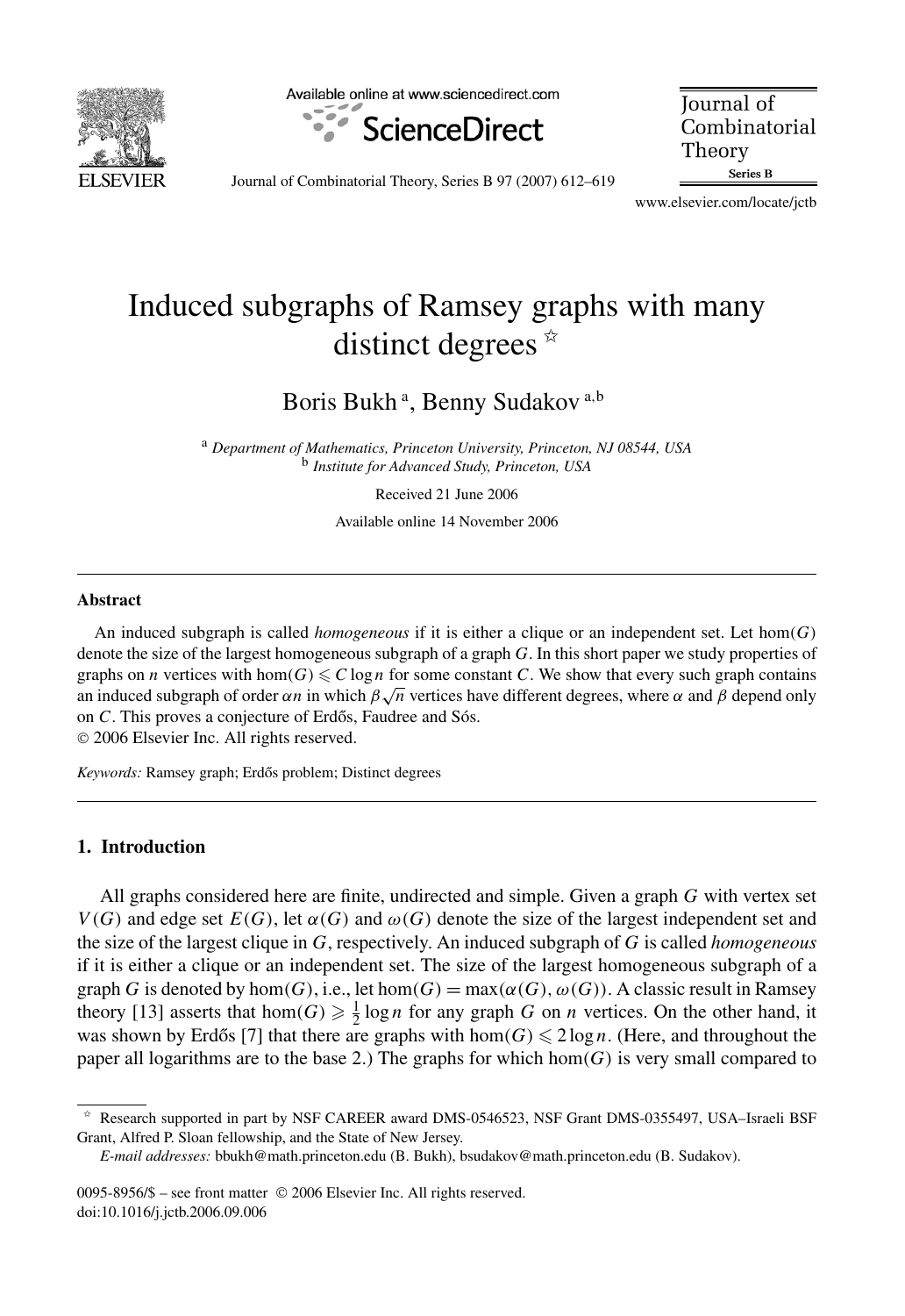the number of vertices are usually called Ramsey graphs. The only kind of proof of existence of graphs with  $hom(G) \leqslant O(log n)$  which we have so far comes from various models of random graphs with edge density bounded away from 0 and 1. This supports the belief that any graph with small  $hom(G)$  looks 'random' in one sense or another. By now there are several known results which indeed show that Ramsey graphs have certain random-like properties.

The first advance in making the above intuition rigorous was made by Erdős and Szemerédi [14] who proved that  $hom(G) \leq C \log n$  for fixed *C* implies that the edge density of *G* is indeed bounded away from 0 and 1. Later Erdős and Hajnal [10] proved that such graphs are *k*-*universal* for every fixed  $k$ , i.e., they contain every graph  $H$  on  $k$  vertices as induced subgraph. This was extended further by Prömel and Rödl [16], who obtained asymptotically best possible result. They proved that if  $hom(G) \leq C \log n$  then *G* is in fact *c* log *n*-universal for some constant *c* which depends on *C*.

A related result which shows that Ramsey graphs have many distinct induced subgraphs was obtained by Shelah [17] (improving earlier estimate from [2]). He settled a conjecture of Erdős and Rényi, that every graph *G* with  $hom(G) \leq C \log n$  contains  $2^{cn}$  non-isomorphic induced subgraphs, where *c* is a positive constant depending only on *C*. Another question, with a similar flavor, was posed by Erdős and McKay [8,9]. It asks whether every graph on *n* vertices with no homogeneous subgraph of order *C* log *n* contains an induced subgraph with exactly *t* edges for every  $1 \leq t \leq \Theta(n^2)$ . This conjecture is still wide open. In [5] it was proved for random graphs. In the general case, Alon, Krivelevich and Sudakov [4] proved that such graph always contains induced subgraphs with every number of edges up to  $n^{\delta}$ , where  $\delta > 0$  depends only on *C*.

In this paper we study the number of distinct degrees in induced subgraphs of Ramsey graphs. The following problem was posed by Erdős, Faudree and Sós [8,9]. They conjectured that every *G* on *n* vertices with  $hom(G) \leq C \log n$  contains an induced subgraph on a constant fraction of vertices which has  $\Omega(\sqrt{n})$  different degrees. Here we obtain the result that confirms this conjecture and gives an additional evidence for the random-like behavior of Ramsey graphs.

**Theorem 1.1.** Let G be a graph on *n* vertices with  $hom(G) \leq C \log n$ , for some constant C. Then *G contains an induced subgraph of order α n with β* <sup>√</sup>*<sup>n</sup> vertices of different degrees, where <sup>α</sup> and β depend only on C.*

Throughout this paper, we will make no attempt to optimize our absolute constants, and will often omit floor and ceiling signs whenever they are not crucial, for the sake of clarity of presentation. We also may and will assume that the number of vertices of *G* is sufficiently large.

## **2. Proof of the main theorem**

First we define the notation that we are going to use. Numerous absolute constants that appear throughout the proof are denoted by  $c_1, c_2, \ldots$ . In a graph, the density of a set of vertices *A* is defined as

$$
d(A) = \frac{e(A)}{\binom{|A|}{2}}
$$

where  $e(A)$  is the number of edges which are contained inside A. Similarly, for any two sets A and *B* the density is

$$
d(A, B) = \frac{e(A, B)}{|A||B|}
$$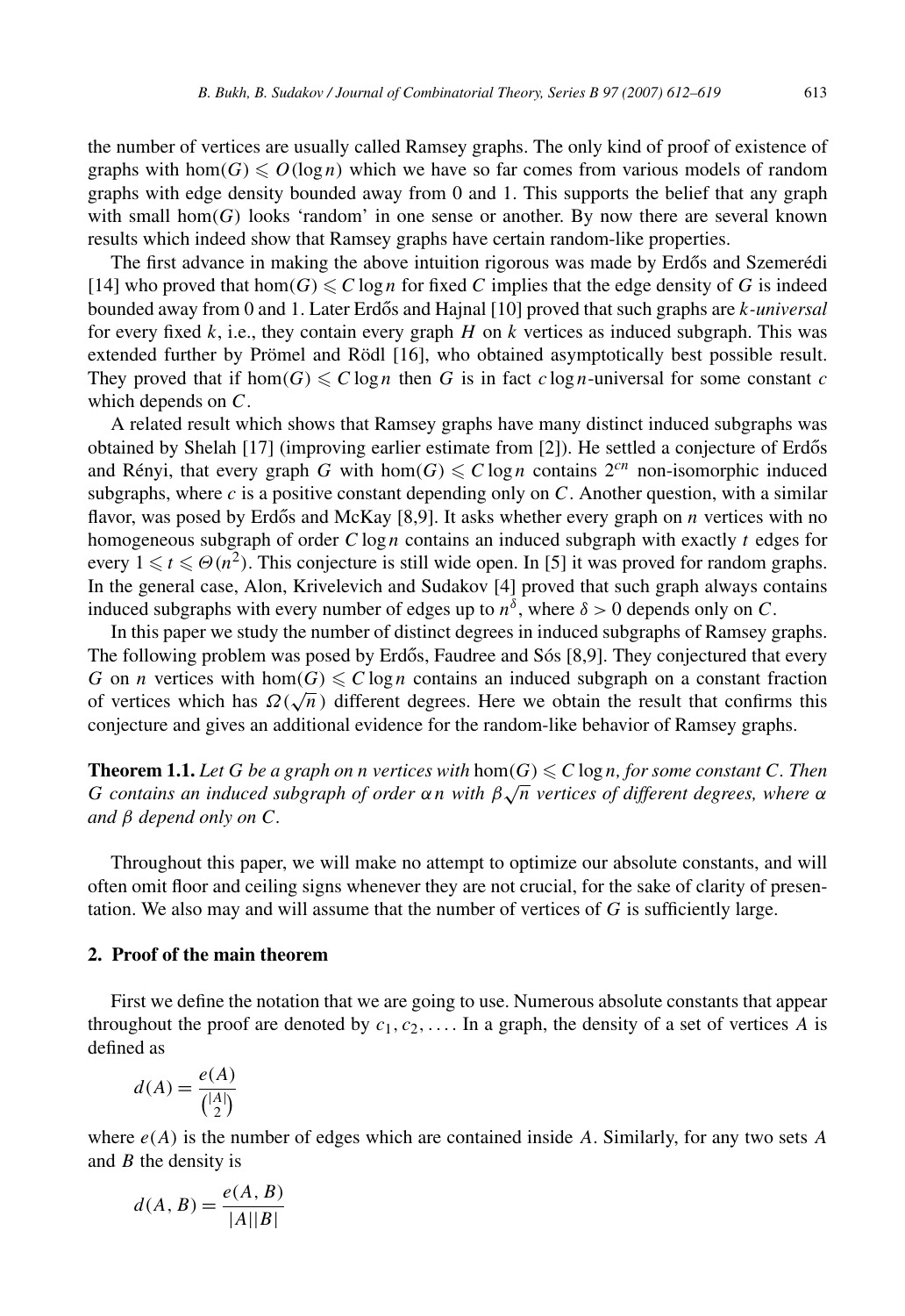where  $e(A, B)$  is the number of edges between A and B. We abbreviate  $d({x}, B)$  to  $d(x, B)$ . For any vertex *x* and a set *B* the neighbors of *x* in *B* are denoted by  $N_B(x)$  and non-neighbors are denoted by  $\overline{N}_B(x)$ . We denote the degree by deg<sub>*B(x)* = | $N_B(x)$ |. For two sets *X* and *Y*, the</sub> usual symmetric difference  $(X \setminus Y) \cup (Y \setminus X)$  is denoted by  $X \Delta Y$ .

In the proof we will use the following theorem of Erdős–Szemerédi mentioned above.

**Theorem 2.1.** [14] *Let G be a* graph on *n* vertices of density  $d \leq 1/2$ . Then there exist an *absolute constant c*<sup>1</sup> *such that*

$$
\hom(G) \geqslant c_1 \frac{1}{d \log(1/d)} \log n.
$$

Our proof of the conjecture of Erdős and Sós is based on the following result, which merits being stated separately. First, we need a definition, though. A graph *H* of order *n* is called *c*-*diverse* if for every vertex  $x \in V(H)$  there are at most  $n^{1/5}$  vertices  $y \in V(H)$  with  $|N_H(x) \Delta N_H(y)| < cn$ .

**Lemma 2.2.** *Let G be a graph on n vertices with*  $hom(G) \leq C \log n$ *. Let*  $K = \lceil c_2 C \log(C + 1) \rceil$ *,*  $m = 8^{-K}n$  *and*  $c = 1/K$ *. If*  $m \geq 4$  *and an absolute constant*  $c_2$  *is sufficiently large, then G contains an induced c-diverse subgraph on at least m vertices.*

**Proof.** To prove this statement we will use some ideas from [16,17]. Suppose the conclusion of the lemma fails. We will construct a sequence of disjoint vertex sets  $S_1, S_2, \ldots, S_K$  each of the size  $m^{1/5}$  such that for every  $1 \leqslant j \leqslant K$  either

$$
d(S_j, S_i) < 8c \quad \text{for all } i > j \tag{1a}
$$

or

$$
d(S_j, S_i) > 1 - 8c \quad \text{for all } i > j. \tag{1b}
$$

Simultaneously with the sequence of  $S_i$ 's we construct a nested sequence of induced subgraphs  $G = G_0 \supset G_1 \supset \cdots \supset G_K$ , which satisfy  $|G_i| \geqslant |G_{i-1}|/8$  for all  $1 \leqslant i \leqslant K$ . The sets  $S_i$ will be chosen so that  $S_i \subset G_{i-1}$ .

Suppose the sets  $S_j$  as well as the graphs  $G_j$  have been constructed for all  $j < i$  and we wish to construct *S<sub>i</sub>* and  $G_i$ . The inductive hypothesis implies that  $|G_{i-1}| \geq 8^{1-i} |G| \geq m$ . Since the conclusion of the lemma fails,  $G_{i-1}$  is not *c*-diverse. Therefore, there exist  $x \in V(G_{i-1})$  and a set *S<sub>i</sub>* ⊂ *G<sub>i−1</sub>* with  $|S_i|$  ≥  $m^{1/5}$  such that  $|N_{G_{i-1}}(x) \Delta N_{G_{i-1}}(y)| \leq c|G_{i-1}|$  for every  $y \in S_i$ . By throwing away elements of *S<sub>i</sub>* if needed, we can assume that  $|S_i| = m^{1/5}$ . Let  $B = V(G_{i-1}) \setminus S_i$ . Since clearly  $m^{1/5} \le m/2$ , we have that  $|B| \ge |G_{i-1}|/2$ .

Suppose  $|\overline{N}_B(x)| \geq |B|/2$ . Then for every  $y \in S_i$  we have  $d(y, \overline{N}_B(x)) \leq c|G_{i-1}|/2$  $|\overline{N}_B(x)| \leq 4c$ . Let  $F = \{z \in \overline{N}_B(x) \mid d(z, S_i) \leq 8c\}$  and  $D = \overline{N}_B(x) \setminus F$ . Since

$$
8c|D| \leqslant \sum_{z \in D} d(z, S_i) = \frac{e(D, S_i)}{|S_i|} \leqslant \frac{e(N_B(x), S_i)}{|S_i|}
$$

$$
= \frac{|\overline{N}_B(x)|}{|S_i|} \sum_{y \in S_i} d(y, \overline{N}_B(x)) \leqslant 4c |\overline{N}_B(x)|,
$$

we have that  $|D| \le |\overline{N}_B(x)|/2$  and so  $|F| \ge |\overline{N}_B(x)|/2 \ge |B|/4$ . Similarly, if  $|N_B(x)| \ge |B|/2$ , then we set  $F = \{y \in N_B(x) \mid d(y, S_i) \ge 1 - 8c\}$  and  $|F| \ge |B|/4$  holds again. Let  $G_i$  be the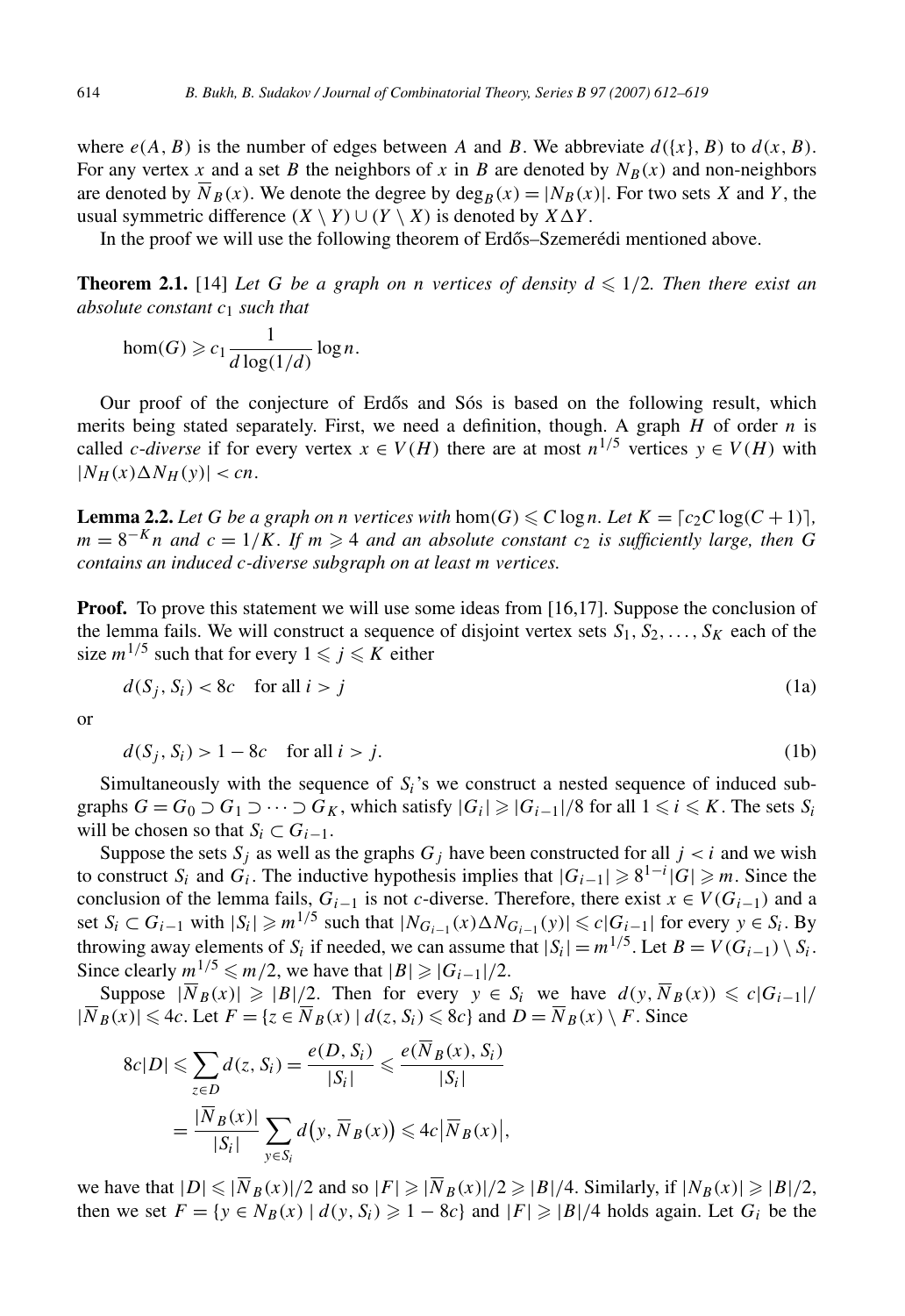graph induced on *F*. By the definition of the set *F* either all subsets  $U \subseteq G_i$  satisfy  $d(S_i, U) \leq 8c$ or they all satisfy  $d(S_i, U) \geq 1 - 8c$ . This guarantees that for  $t > i$  either all  $d(S_i, S_t)$  will satisfy (1a) or they all will satisfy (1b). Since  $|B| \ge |G_{i-1}|/2$ , we have  $|G_i| \ge |G_{i-1}|/8$ . This completes the inductive construction of  $S_i$  and  $G_i$ .

By passing to the complement if needed, we may assume that for at least half of all the sets  ${S_i}_{i=1}^K$  the alternative (1a) holds. Recall that  $c = 1/K$ . Let  $S_{i_1}, \ldots, S_{i_r}$  be the sets for which  $(1a)$  holds, where  $r \ge K/2$ . Let  $S = \bigcup_{k=1}^{r} S_{i_k}$ . It is easy to see that,  $d(S) \le 8c + 1/r \le 10/K$ . Therefore Theorem 2.1 implies that  $hom(G) \geqslant hom(S) \geqslant c_1 \frac{K}{10 \log(K/10)} \log |S|$ . Since  $\log |S| \geqslant$  $\frac{1}{5}$ log  $m \ge \frac{1}{5}$ log  $n - K$ , by choosing a large enough value of *c*<sub>2</sub>, we get hom $(G) \ge \text{hom}(S) \ge$  $6C \log |S| > C \log n$  contradicting the assumption of the lemma.  $\Box$ 

**Remark.** The constant 1*/*5 appearing in the definition of diverse graph can be replaced by any fixed  $0 < \epsilon < 1$ . In the case of such a replacement, the (far from optimal) constants appearing in Lemma 2.2 will have to be changed accordingly.

**Lemma 2.3.** Let G be a c-diverse graph on *n* vertices. Then for each  $n/4 \leq m \leq 3n/4$  there is **an induced subgraph of G** on *m* vertices containing vertices of  $\frac{1}{576}\sqrt{cn}$  distinct degrees.

**Proof.** Fix *m* as above and choose a set *A* uniformly at random among all *m*-element subsets of  $V(G)$ . Let *H* be the graph induced on *A*. It is enough to show that with positive probability *H* has the desired property.

For distinct vertices  $x, y \in V(G)$  define the indicator random variable  $I_{xy}$  by

$$
I_{xy} = \begin{cases} 1, & \text{if } x, y \in V(H) \text{ and } \deg_H(x) = \deg_H(y), \\ 0, & \text{otherwise.} \end{cases}
$$

Then

$$
E[I_{xy}] = Pr[x, y \in V(H)] Pr[degH(x) = degH(y) | x, y \in V(H)]
$$
  
 
$$
\leq Pr[degA(x) = degA(y)].
$$

Furthermore,

$$
\Pr[\deg_A(x) = \deg_A(y)] = \Pr[|(N_G(x) \setminus N_G(y)) \cap A| = |(N_G(y) \setminus N_G(x)) \cap A|].
$$

Let  $D = N_G(x) \Delta N_G(y)$  and  $k = |D \cap A|$ . Suppose that  $|D| \geq cn$  and let *W* be the event that  $k < |D|/8$  or  $k > 7|D|/8$ . Since the value of *k* has hypergeometric distribution, it is sharply concentrated around its mean  $|D|/4 \leq \frac{m}{n}|D| \leq 3|D|/4$ . Thus, by Azuma–Hoeffding inequality  $(\text{see, e.g., } [15, \text{Chapter 2}])$ , we have  $\Pr[W] \leq e^{-\Theta(|D|)} = e^{-\Theta(n)} = o(n^{-1/2})$ . Then

$$
\Pr[\deg_A(x) = \deg_A(y) \mid |D|/8 \leq |D \cap A| = k \leq 7|D|/8] = \frac{\binom{|N_G(x) \setminus N_G(y)|}{k/2} \binom{N_G(y) \setminus N_G(x)}{k/2}}{\binom{|D|}{k}},
$$

which by Stirling's formula together with convexity does not exceed

$$
\frac{{|D|/2 \choose k/2}^2}{{|D| \choose k}} \leq (1+o(1))\sqrt{\frac{2|D|}{k(|D|-k)}} \leq \frac{7}{\sqrt{|D|}} \leq \frac{7}{\sqrt{cn}}.
$$

Summing up over all values of *k* we conclude that if  $|N_G(x) \Delta N_G(y)| \ge cn$  then  $E[I_{xy}] \le \frac{8}{\sqrt{cn}}$ .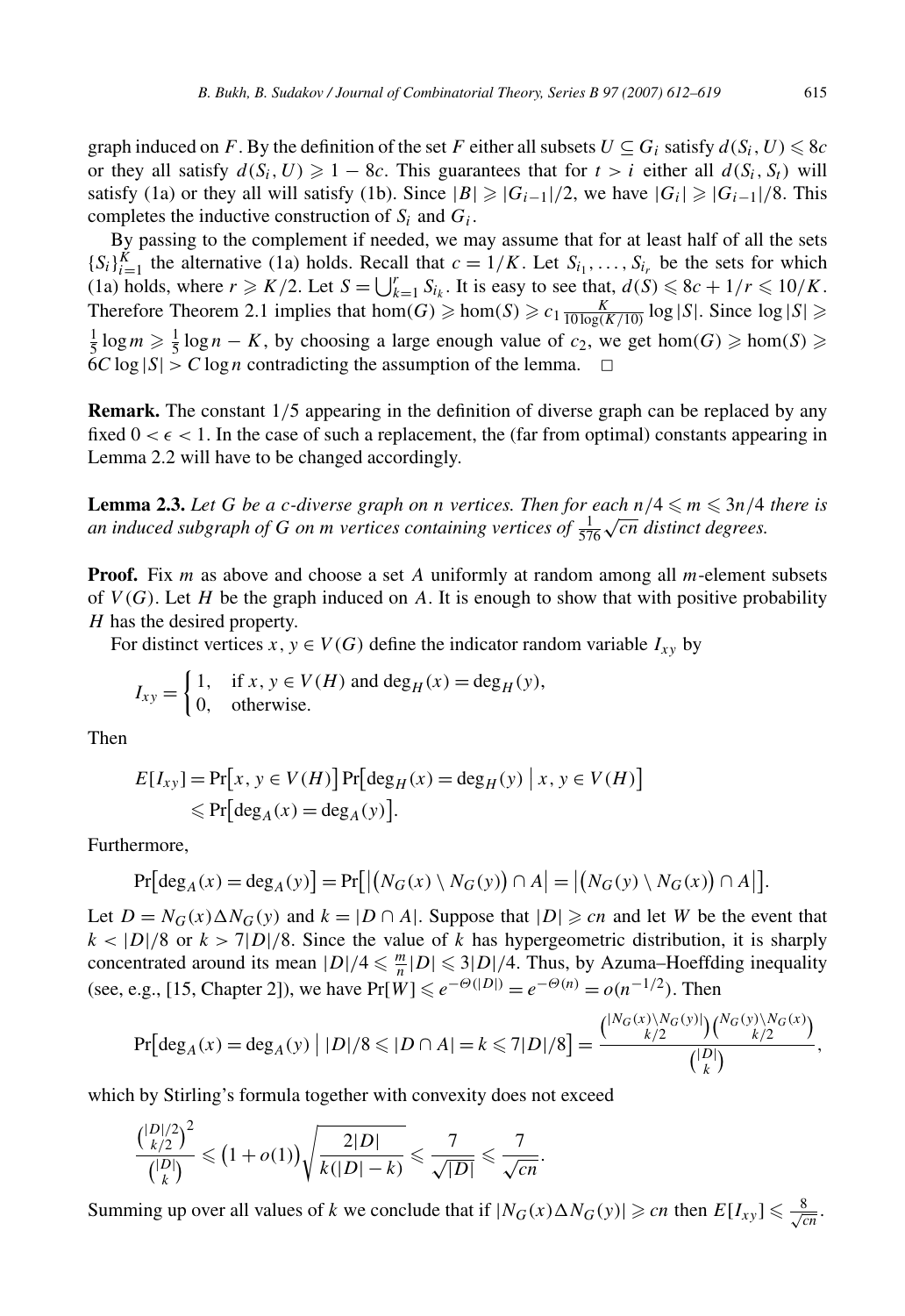Let  $I = \sum_{x,y \in V(G)} I_{xy}$ . By the definition of *c*-diverse graph we have that  $E[I_{xy}] \le \frac{8}{\sqrt{cn}}$  for all but at most  $n^{1+1/5}$  pairs  $x, y \in V(G)$ . Therefore  $E[I] \leq n^{1+1/5} + 8n^2/\sqrt{cn} \leq 9n^{3/2}/\sqrt{c}$ . Hence there is a particular choice for *A* such that  $I \leq 9n^{3/2}/\sqrt{c}$ . Let *r* be the number of vertices of there is a particular choice for *A* such that  $I \leq 9n^{3/2}/\sqrt{c}$ . Let *r* be the number of vertices of distinct degrees in *H* and let  $a_k$  be the number of vertices in *H* with degree *k*. Then  $\sum_k a_k = m$ and by convexity

$$
I = \sum_{k} {a_k \choose 2} \geqslant r \left( \frac{1}{r} \sum_{k} a_k \right) \geqslant \frac{m^2}{4r} \geqslant \frac{n^2}{64r}.
$$

This implies  $r \ge \frac{1}{9.64} \sqrt{cn}$  and completes the proof.  $\Box$ 

The proof of Theorem 1.1 follows immediately from the two previous lemmas. It is worth noting that the value of  $\beta$  that it gives is  $(C + 1)^{-c_3 C}$  for some absolute constant  $c_3$ .

We have been unable to decide whether in Theorem 1.1 the exponent  $1/2$  in  $n^{1/2}$  can be further improved to  $1/2 + \epsilon$  for some constant  $\epsilon > 0$ . However, using random graphs, one can show that 1*/*2 cannot be replaced by anything greater than 2*/*3. As usual, *G(n,* 1*/*2*)* is the probability space of all labeled graphs on *n* vertices, where every edge appears randomly and independently with probability 1*/*2. We say that the random graph has a property P *almost surely*, or a.s. for brevity, if the probability that  $G(n, 1/2)$  satisfies  $P$  tends to 1 as *n* tends to infinity. It is well known (see [7]) that the largest homogeneous subgraph of  $G(n, 1/2)$  has a.s. size  $O(log n)$ . Next we prove that an induced subgraph of this graph cannot have too many distinct degrees.

**Proposition 2.4.** *The random graph G(n,* 1*/*2*) almost surely contains no induced subgraph with* 8*n*2*/*<sup>3</sup> *vertices of distinct degrees.*

**Proof.** Let *A* be a subset of  $G(n, 1/2)$  of size *a* such that the subgraph  $G'$  induced by *A* has  $8n^{2/3}$  vertices with different degrees. Then either *G'* has at least  $2n^{2/3}$  vertices with degree  $\geq a/2 + 2n^{2/3}$  or it has at least  $2n^{2/3}$  vertices with degree  $\leq a/2 - 2n^{2/3}$ . Consider the first case, the other one can be treated similarly. Let *B*  $\subset$  *A* be the set of *b* = 2*n*<sup>2/3</sup> vertices whose degree in *G'* is at least  $a/2 + 2n^{2/3}$ . Since  $\sum_{v \in B} \deg_A(v) = 2e(B) + e(B, A \setminus B)$ , it is easy to see that, either there are at least  $b^2/4 + bn^{2/3}/2$  edges inside *B* or there are at least  $b(a - b)/2 + bn^{2/3}$ edges between *B* and  $A \setminus B$ . By Chernoff's inequality (see, e.g., [3, Appendix A]) the probability of the first event is at most

$$
\binom{n}{b} e^{-\Theta(n^{4/3})} \leq e^{O(n^{2/3}\log n)} e^{-\Theta(n^{4/3})} = o(1).
$$

Similarly the probability of the second event is bounded by

$$
\sum_{a} \binom{n}{b} \binom{n}{a} e^{-bn^{4/3}/(2a)} \leqslant n \cdot n^b \cdot 2^n \cdot e^{-n} = 2^{(1+o(1))n} e^{-n} = o(1).
$$

Thus with probability  $1 - o(1)$  there is no induced subgraph *G'* as above.  $\Box$ 

It is worth noting that the exponent 2*/*3 in the above proof is essentially best possible, since  $G(n, 1/2)$  a.s. contains an induced subgraph *G'* of order *m* which has  $\Omega(n^{2/3})$  vertices of degree  $\geq m/2 + \Omega(n^{2/3})$ . Indeed, fix an arbitrary set *B* of size  $4n^{2/3}$  in  $G(n, 1/2)$ , and let

$$
A = \{x \in V(G) \setminus B \mid \deg_B(x) \geqslant |B|/2 + n^{1/3}\}.
$$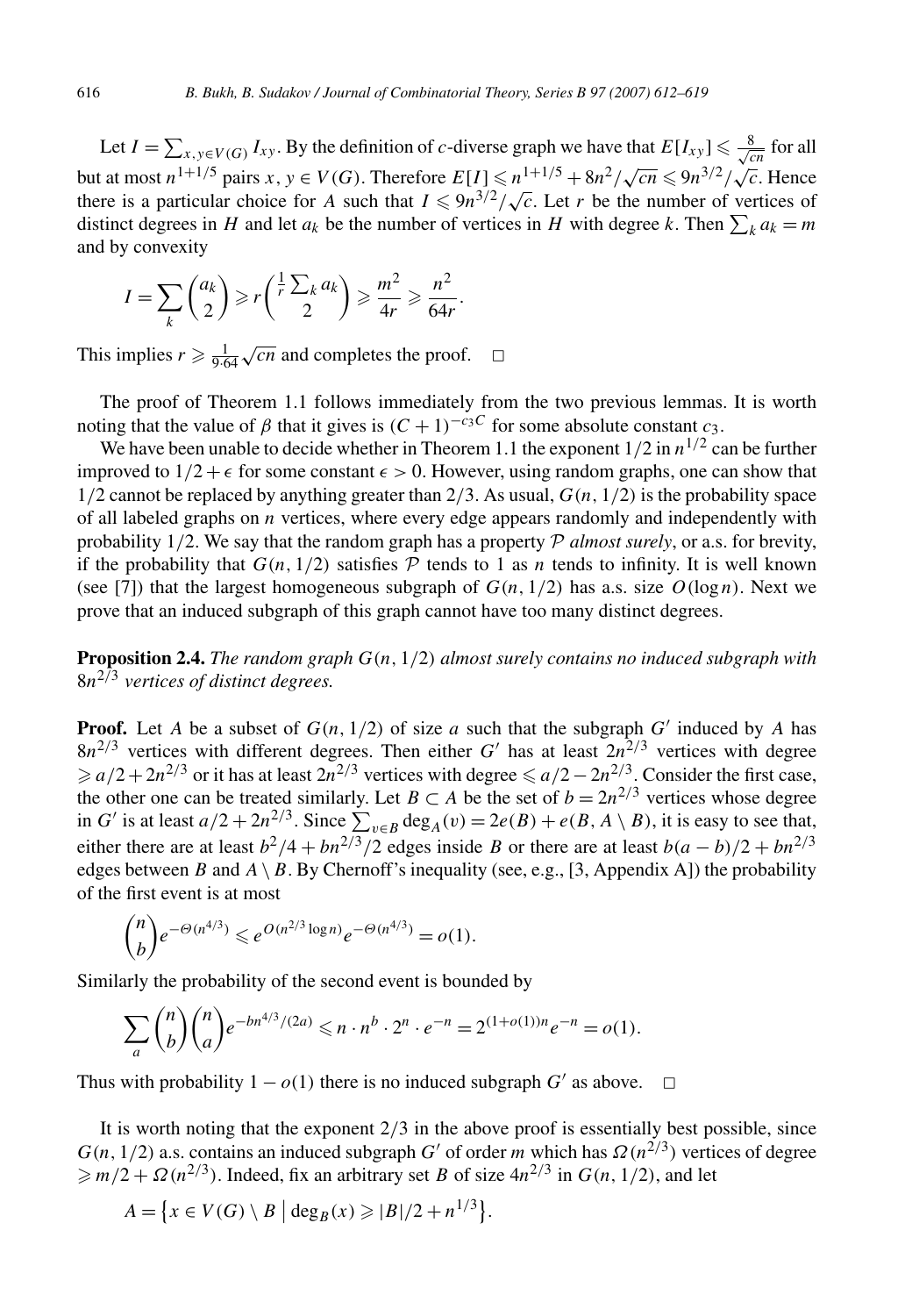Using approximation of the binomial distribution by standard normal distribution it is easy to check that for each  $x \notin B$ , Pr[ $x \in A$ ]  $\geq 1/10$ . Since for distinct vertices these events are clearly independent, we have that a.s.  $|A| \ge n/11$ . Let

$$
B_1 = \{ y \in B \mid \deg_A(y) \geq |A|/2 + n^{2/3}/100 \}
$$

and  $B_2 = B \setminus B_1$ . Then, using that  $|A| \ge n/11$  and  $|B_2| \le 4n^{2/3}$ , we conclude

$$
e(A, B_1) = e(A, B) - e(A, B_2) \ge |A||B|/2 + |A|n^{1/3} - |A||B_2|/2 - |B_2|n^{2/3}/100
$$
  
\n
$$
\ge |A||B_1|/2 + |A|n^{1/3}/2.
$$
 (2)

Suppose that  $|B_1| \le n^{2/3}/40$ , then by Chernoff bound the probability that  $G(n, 1/2)$  contains sets  $A$  and  $B_1$  satisfying inequality (2) is at most

$$
\binom{n}{|B_1|}\binom{n}{|A|}e^{-|A_1|n^{2/3}/(8|B_1|)} \leqslant \left(\frac{en}{|A_1|}\right)^{(1+o(1))|A_1|}e^{-5|A_1|} \leqslant e^{4|A_1|}e^{-5|A_1|} = o(1).
$$

This implies that a.s.  $|B_1| > n^{2/3}/40$ . Since a.s. most  $v \in B_1$  satisfy deg<sub>*B*1</sub>  $(v) \ge |B_1|/2 - n^{1/2}$ we have that the subgraph induced by  $B_1 \cup A$  has the desired property.

## **3. Concluding remarks**

• We already mentioned in introduction several results and conjectures about properties of Ramsey graphs. An additional such problem, which is closely related to our results, was posed by Erdős, Faudree and Sós [8,9]. They conjectured that every graph on *n* vertices with no homogeneous subset of size *C* log *n* contains at least  $\Omega(n^{5/2})$  induced subgraphs any two of which differ either in the number of vertices or in the number of edges. Using our proof of Theorem 1.1 one can easily obtain the following result.

**Proposition 3.1.** *If G has n vertices and*  $hom(G) \leq C \log n$ *, then the number of distinct pairs*  $(|V(H)|, |E(H)|)$  *as H* ranges over all induced subgraphs of *G is at least*  $\Omega(n^{3/2})$ *.* 

**Proof.** By Lemma 2.2, *G* contains an induced *c*-diverse subgraph *G'* on  $n' = \Omega(n)$  vertices. By Lemma 2.3, *G'* contains for every  $n'/4 \leq m \leq 3n'/4$  an induced subgraph on *m* vertices **By Lemma 2.3, G** contains for every  $n'$  /4  $\le m \le 3n'$  /4 an induced subgraph on *m* vertices with  $Ω(√n') = Ω(√n)$  distinct degrees. Deleting these vertices, one at a time, gives  $Ω(√n)$ induced subgraphs of *G* of order *m* − 1 all of which obviously have different numbers of edges. Since there are  $\Omega(n)$  choices for *m* the result follows.  $\Box$ 

Although this proposition is much weaker than Erdős–Faudree–Sós conjecture, we believe that our methods might prove useful to attack their problem.

• The conventional belief that graphs with small homogeneous subgraphs have many randomlike properties goes beyond the graphs with  $hom(G) \leqslant C \log n$ . For example, the famous Erdős– Hajnal conjecture [11] states that for every fixed graph *H*, there exist  $\epsilon(H) > 0$  such that every graph on *n* vertices without homogeneous subgraphs of order  $n^{\epsilon}$  contains an induced copy of *H*.

Even graphs with relatively large homogeneous subgraphs tend to be jumbled. For instance, Alon and Bollobás [1] proved that for sufficiently small  $\delta$  if a graph contains no homogeneous set on  $(1 - 4\delta)n$  vertices, then the graph contains  $\delta n^2$  non-isomorphic induced subgraphs. A somewhat stronger result was proved by Erdős and Hajnal [12].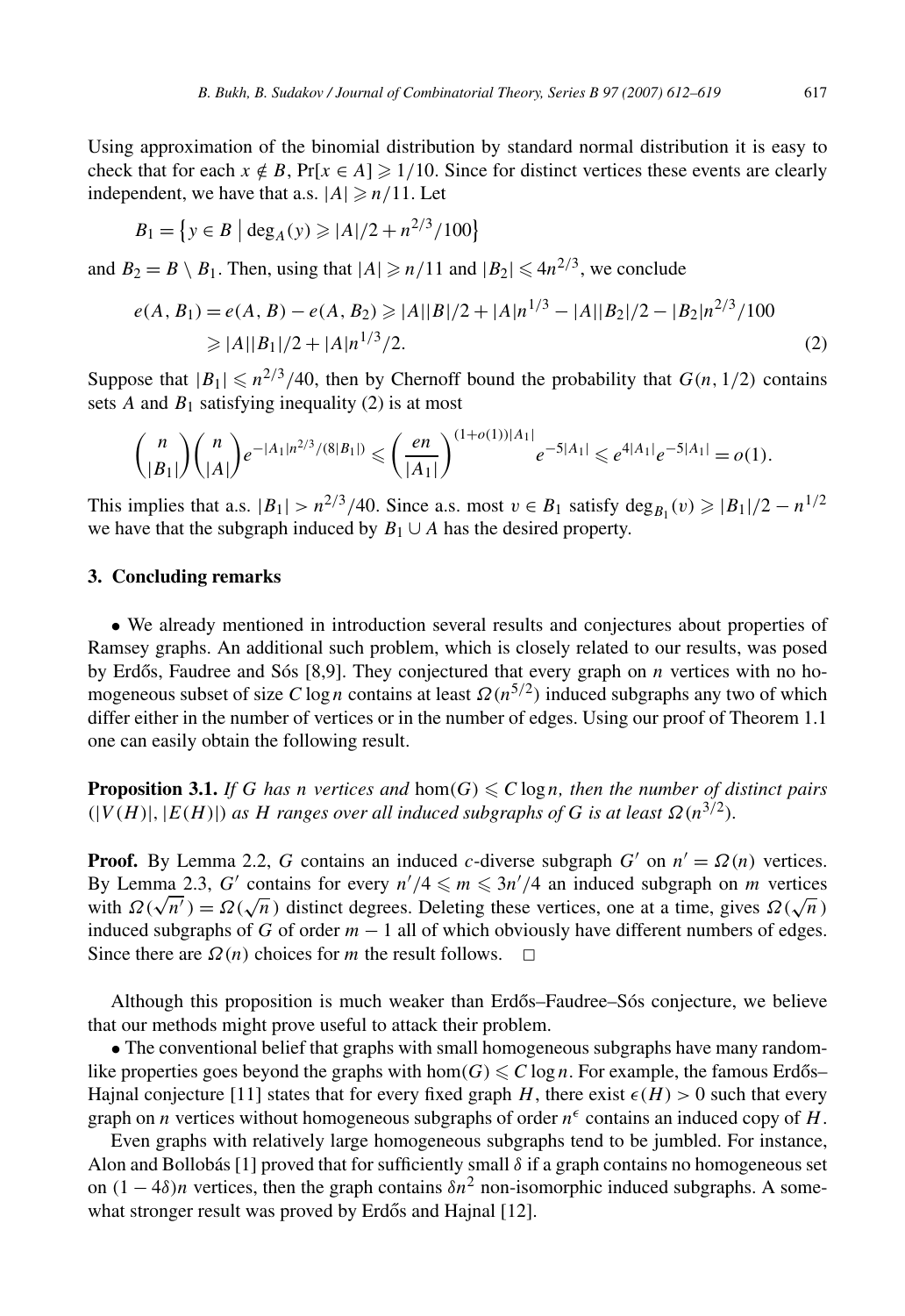In the light of the above, it seems likely that every graph without homogeneous subgraph of order *n*<sup> $\epsilon$ </sup> should contain an induced subgraph of linear size with  $\Omega(n^{1/2-\epsilon})$  distinct degrees. However, our proof of Theorem 1.1 does not seem to extend to show this.

• A tournament with no directed cycles is called *transitive*. Let tran*(T )* be the number of vertices in the largest transitive subtournament of *T* . It is well known [6,18] that every *n*-vertex tournament contains a transitive subtournament of order at least  $c \log n$ , and this result is tight apart from the value of the constant. Similarly, we call a tournament Ramsey if  $tran(T)$  is very small compared to the number of vertices of *T* . Our technique can be used to prove the following analogue of Theorem 1.1.

**Theorem 3.2.** Let T be a tournament on *n* vertices with  $\text{tran}(T) \leq C \log n$ , for some constant C. **Theorem 3.2.** Let *T* be a tournament on *n* vertices with  $tan(T)$  ≤ C logn, for some constant C.<br>Then *T* contains a subtournament of order αn and β√*n* vertices of different outdegrees, where *α and β depend only on C.*

**Sketch of proof.** To prove this result we need a version of Erdős–Szemerédi theorem for tournaments. The version we use states that if there is an ordering of the vertices of the tournament on *n* vertices with only  $d\binom{n}{2}$  $n_2$ ) edges going in the reverse direction to the ordering, then

$$
tran(T) \geqslant c_1 \frac{1}{d \log(1/d)} \log n.
$$

To show this, consider a graph *G* on the same vertex set as *T* whose edges are the edges of *T* that go in the reverse direction to the ordering. Then the density of the graph  $G$  is  $d$ , and therefore Erdős–Szemerédi theorem guarantees existence of a homogeneous subgraph of G of size  $c_1 \frac{1}{d \log(1/d)} \log n$ . Since every homogeneous subgraph in *G* is a transitive subtournament of *T*, this establishes Erdős–Szemerédi theorem for tournaments.

Define diverse tournaments in the same way as diverse graphs with neighborhoods replaced by outneighborhoods. With this definition, the rest of the proof (Lemmas 2.2 and 2.3) carries over to the case of tournaments. We omit the details.  $\Box$ 

#### **Acknowledgments**

The authors thank Noga Alon and Michael Krivelevich for stimulating discussions, and both referees for careful reading of the manuscript.

#### **References**

- [1] N. Alon, B. Bollobás, Graphs with a small number of distinct induced subgraphs, Discrete Math. 75 (1989) 23–30.
- [2] N. Alon, A. Hajnal, Ramsey graphs contain many distinct induced subgraphs, Graphs Combin. 7 (1991) 1–6.
- [3] N. Alon, J. Spencer, The Probabilistic Method, second ed., Wiley, New York, 2000.
- [4] N. Alon, M. Krivelevich, B. Sudakov, Induced subgraphs of prescribed size, J. Graph Theory 43 (2003) 239–251.
- [5] N. Calkin, A. Frieze, B. McKay, On subgraph sizes in random graphs, Combin. Probab. Comput. 1 (1992) 123–134.
- [6] R. Entringer, P. Erdős, C. Harner, Some extremal properties concerning transitivity in graphs, Period. Math. Hungar. 3 (1973) 275–279.
- [7] P. Erdős, Some remarks on the theory of graphs, Bull. Amer. Math. Soc. 53 (1947) 292-294.
- [8] P. Erdős, Some of my favourite problems in various branches of combinatorics, Matematiche (Catania) 47 (1992) 231–240.
- [9] P. Erdős, Some recent problems and results in graph theory, Discrete Math. 164 (1997) 81–85.
- [10] P. Erdős, A. Hajnal, On spanned subgraphs of graphs, in: Contributions to Graph Theory and Its Applications, Internat. Colloq., Oberhof, Tech. Hochschule Ilmenau, Ilmenau, 1977, pp. 80–96.